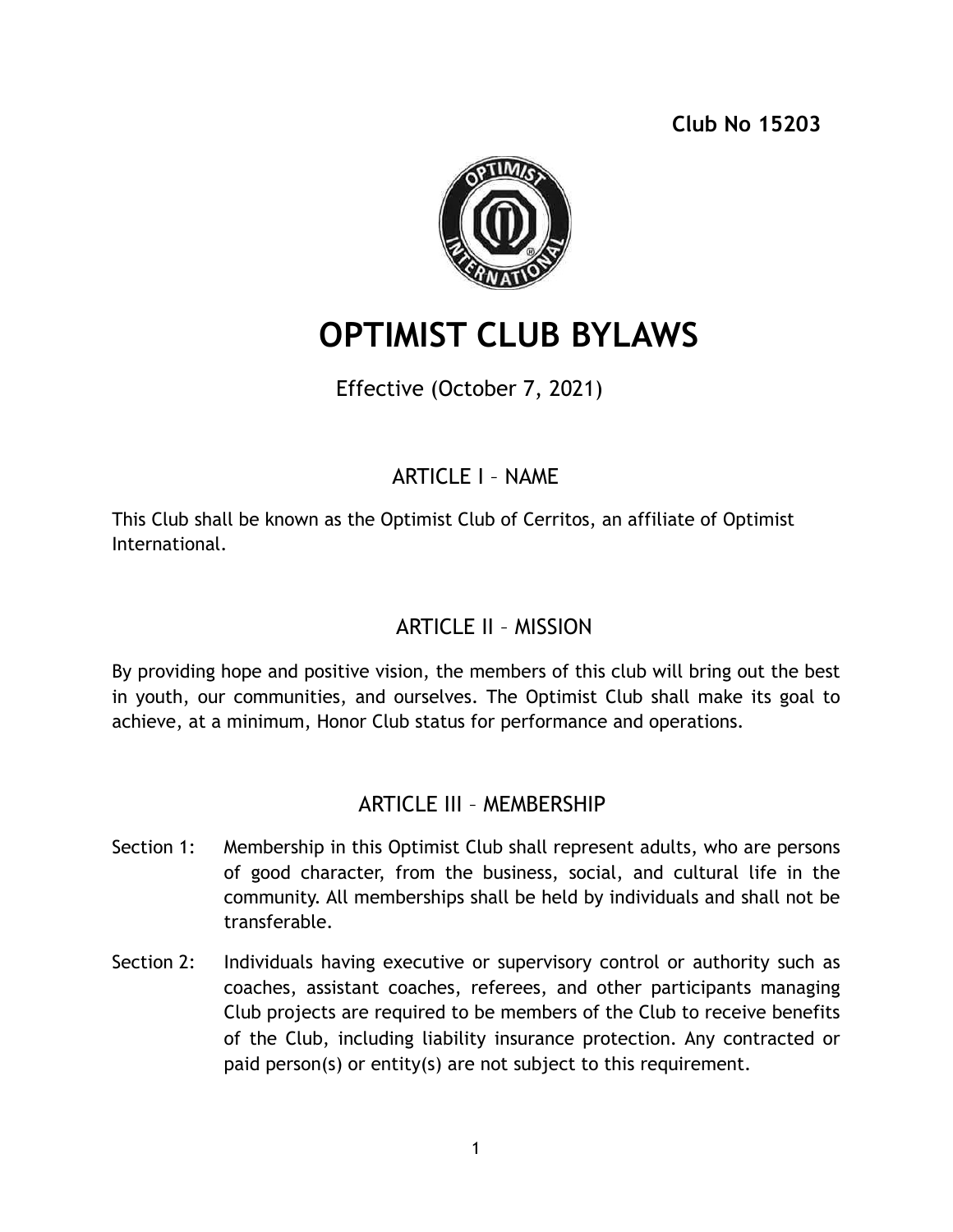#### ARTICLE IV - ADMISSION TO MEMBERSHIP

- Section 1: Members shall be admitted to the Club according to such procedures as established by the Board of Directors.
- Section 2 Applications for membership shall be submitted to the Secretary in the form and manner prescribed by the Board of Directors and shall bear the endorsement of one or more members (sponsors) in good standing.
- Section 3 Upon submission of the application to the President as specified in Article X, Section 1, the President shall refer the application to the Board of Directors at the next scheduled BOD meeting for action to approve or reject the application for membership. A majority vote of those present shall be necessary to give approval as established by Article, VI Section 3 of these By-laws.

#### ARTICLE V - TERMINATION OF MEMBERSHIP

- Section 1: Any member may resign from the Club Upon notification to the Board of Directors.
- Section 2: Any member who is two (2) or more months in arrears in the payment of dues or fees to the Club may be suspended from membership. He or she will be provided written notice by the Secretary. Upon payment of arrears within 30 days of said notice, the member's suspension shall end automatically. If such member has not paid within said 30 days, his membership shall automatically be terminated and the Secretary shall so notify him of that termination.
- Section 3: Any member charged with conduct unbecoming an Optimist or with any act prejudicial to the best interests of the Club or Optimist International, and against whom such charges are sustained after opportunity to appear before the Board of Directors in his or her own defense, may be expelled from membership, at the discretion of the Board of Directors. Upon such action by the Board of Directors, the Secretary shall immediately notify the member in writing, of said action.
- Section 4: It shall be the prerogative of the Board of Directors to confirm any termination of membership on behalf of the Club.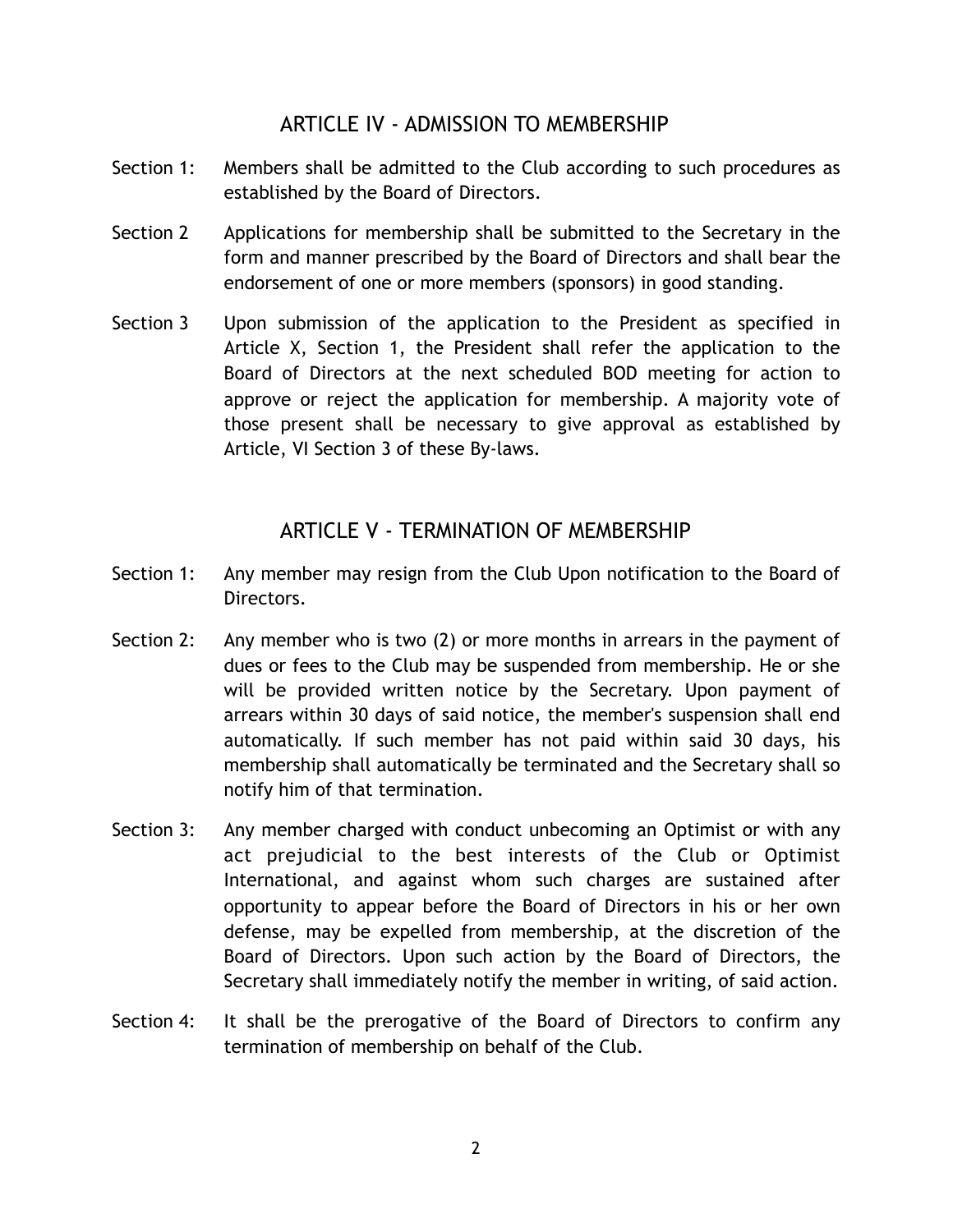- Section 5: In case of the resignation or expulsion of any member, the Secretary shall immediately notify Optimist International and all members of the Club of such action.
- Section 6: Any member whose membership in the Club has been terminated for any reason shall forfeit all interest in any funds or property of the Club and all rights to the use of the Optimist name, emblem, or other insignia.
- Section 7: No individual shall be allowed membership or maintain membership if convicted of any serious crime against a child, person, or entity. Upon failure of the club board of directors to take action, any individual charged with conduct unbecoming an Optimist member, may be subject to suspension and/or termination after an investigation and/or adjudication by the Optimist International Board of Directors and after an opportunity to be heard. Said member shall receive a final notice of determination from the Optimist International Board of Directors. Such notice by the Board of Directors shall be given by certified mail and any other delivery method available.

#### ARTICLE VI – BOARD OF DIRECTORS

- Section 1: The Board of Directors shall have such minimum number of members as may be required from time to time by any applicable federal, state or provincial legislation governing not for profit corporations or organizations. Directors shall serve for a period of two years or until their successors are duly qualified and elected and shall be elected accordingly. In the event of a directorship becoming vacant for any reason, such vacancy shall be filled by the Board of Directors, and the appointee shall serve for the duration of the term of the individual being replaced.
- Section 2: The Board of Directors shall consist of the President, the Immediate Past President, the President-Elect, the Vice President, the Secretary, the Treasurer, and seven (7) elected Club Directors, each of who shall have the right to vote.
- Section 3: The Board of Directors shall have control and management of the Club's activities, determine all policies, elect, dismiss and discipline members and generally supervise the affairs of the Club.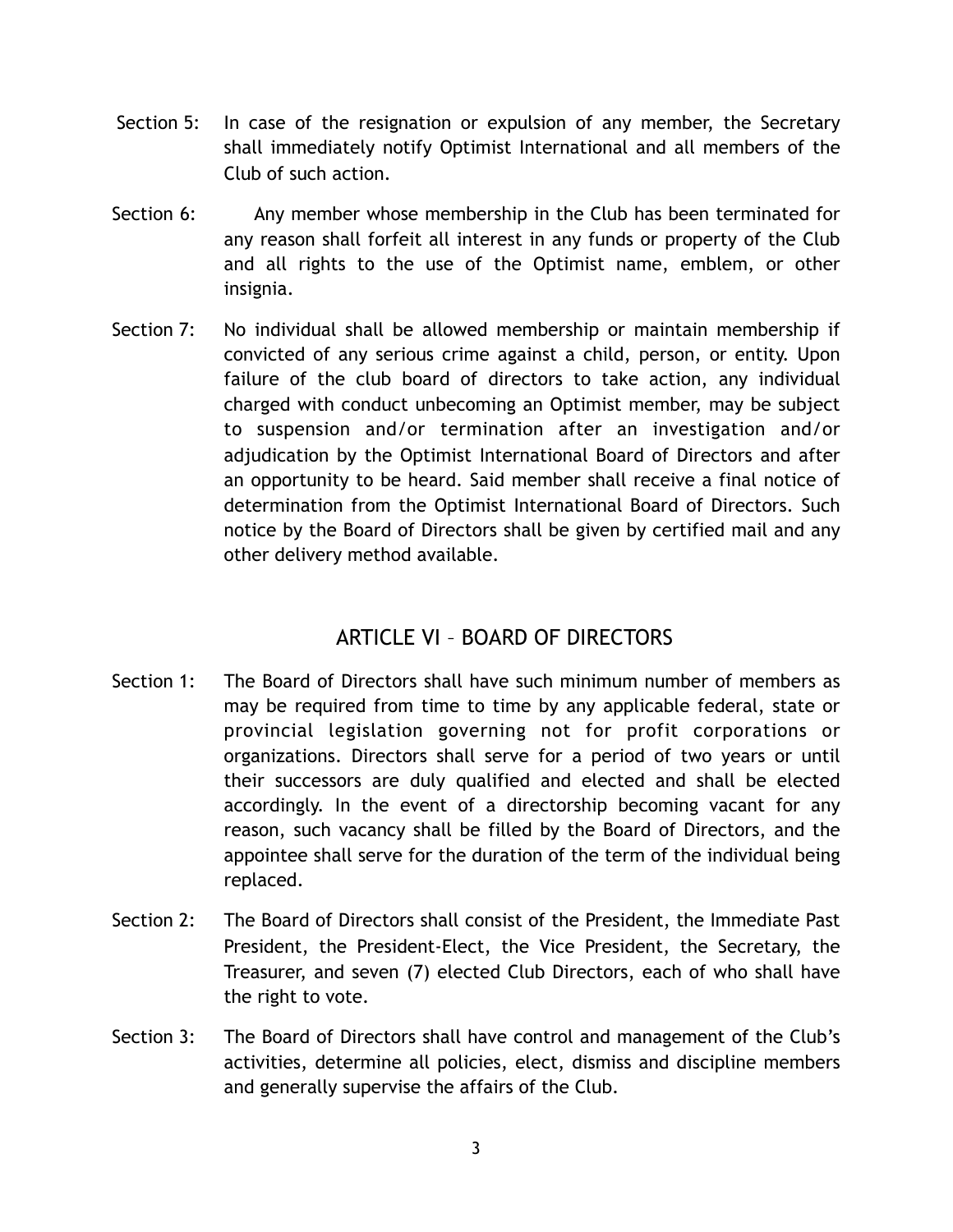- Section 4: The Board of Directors shall meet at least once each month on a regular day as established by agreement at the beginning of each administrative year or at the call of the President. Any three members of the Board of Directors may call a meeting by providing a three-day written notice to all members. A majority of the Board of Directors shall constitute a quorum for the transaction of business, and a majority vote of those present shall be necessary to give effect to any action of the Board.
- Section 5 Any member of the Board of Directors who is absent from three consecutive Board meetings will forfeit the office with the approval of the Board of Directors. A written notice of said action shall immediately be sent to all members by the Secretary.

#### ARTICLE VII - OFFICERS

- Section 1: The officers of this Club shall be President, Vice President, President-Elect, Immediate Past President, Secretary and Treasurer. The President, Vice President and President-elect, shall be elected annually. The Secretary and Treasurer shall be appointed annually by the incoming President, subject to the approval of the Board of Directors. All officers shall hold office for one year or until their successors are duly elected or appointed as provided in these bylaws. In the event that an officer position becomes vacant, the vacancy shall be filled by the President and approved by the Board of Directors.
- Section 2: The President shall serve as the executive officer of the Club, preside at all meetings of the membership and the Board Of Directors, be a member of all committees, exercise general supervision over Club affairs and perform such other duties as are incumbent upon a President; and shall represent the Club in all relations with Optimist International and it's Districts. The President shall attend all duly called District meetings or, in the case of absence, provide for the Club's representation by an accredited representative.
- Section 3: The Vice President shall act as the primary backup for all Presidential functions. The VP will insure that members provide general meeting speakers when assigned or volunteered.
- Section 4: The President-Elect shall use his term to become familiar with all aspects of the operation of the Club. He shall represent the President in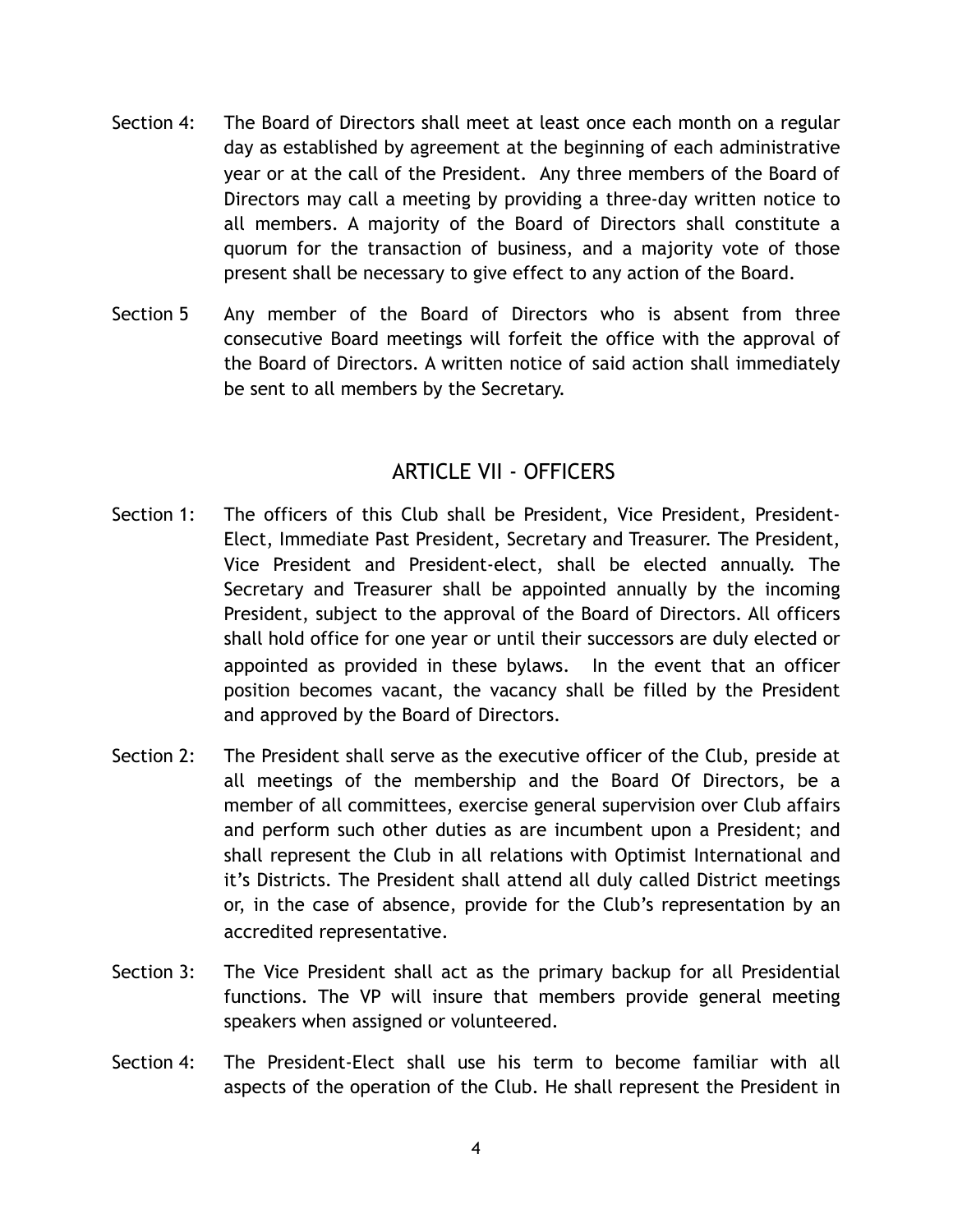functions when the President or Vice President cannot, including presiding at Club meetings.

- Section 5: The Secretary shall keep and maintain the minutes including attendance of all meetings of the Board of Directors, business meetings and all records of membership. In the form and manner prescribed by the Board of Directors. The Secretary shall also prepare and file all reports required by Optimist International, District administration and generally perform such duties as are ordinarily incumbent upon a Secretary.
- Section 6: The Treasurer shall maintain all records of fees, dues and monies collected and disbursed. The Treasurer shall submit monthly financial statements in the form and manner prescribed by the Board of Directors to the BOD and quarterly to the membership. The Treasurer shall prepare an annual statement for the last scheduled meeting of the Club year and generally perform such duties as are ordinarily incumbent upon a Treasurer.
- Section 7: Seven Club Directors shall provide guidance to Club operations and perform duties assigned by the Club President. Newer Club members shall use the position as a learning stage for becoming Club officers and committee chairman.
- Section 8: The Club Board of Directors can amend or expand these duties as needed, as long as they are within the guidelines of Optimist International and Club by-laws.

## ARTICLE VIII - ELECTION PROCEDURE

- Section 1: The election of Club officer(s) and Directors should be completed not later than April 30
- Section 2: At a general meeting not later than March 15, the President shall with the approval of the Board of Directors, announce the appointment of a Nominating Committee with a minimum of five (5) members consisting of Past Presidents. The President will request the names of anyone that wants to become a member of the BOD and their preferred position to contact him immediately. The Nominating Committee shall meet and select at least one nominee for each expiring office and directorship including any requests received. More than one nominee can be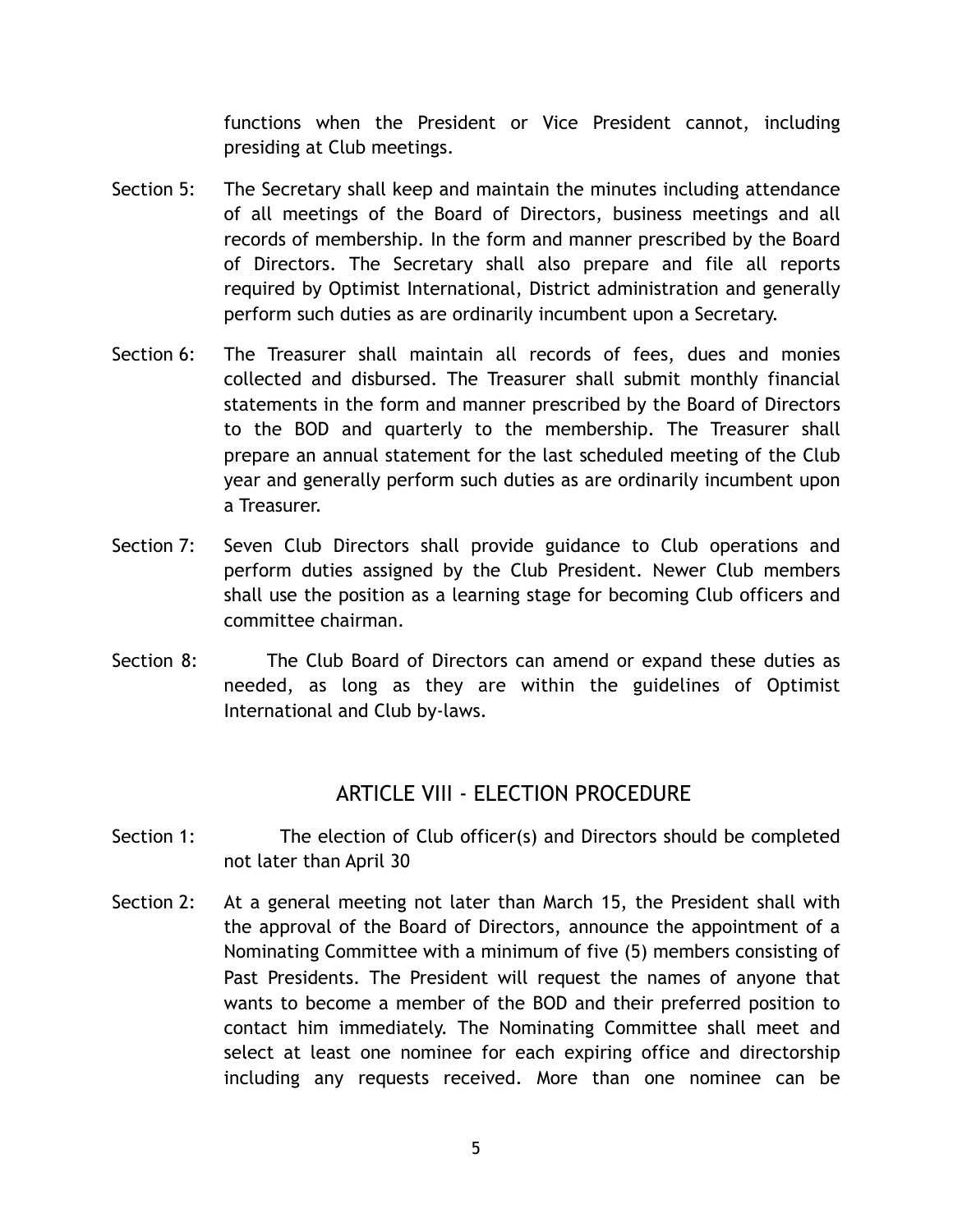submitted for any position. Such nominations shall be delivered to the Secretary in writing by April 1.

- Section 3: Upon receipt of the nominations from the Nominating Committee, the Secretary shall immediately notify each member of the Club of the nominations for each position in alphabetical order by office. The Secretary shall also notify each member that additional nominations will be accepted at the next scheduled general meeting. At the next general meeting, the President shall read the list on nominations for each position and ask for any nominations from the floor. The President shall then announce the date of the meeting at which the election shall be conducted.
- Section 4: During the meeting at which the election is conducted, the President shall read the notices as issued by the Secretary and then proceed to conduct the annual election. Separate balloting shall be conducted for each office. Where there is only one nominee for an office, the President shall request a unanimous vote for the nominee. A majority of the votes cast shall be required to elect. In the case of Directors, if the number of nominees exceeds the number of vacancies, the nominees receiving the highest number of votes shall be declared as being elected.
- Section 5: No President of this Club who has served a full term as President shall be eligible to serve the succeeding year as President.
- Section 6: Nothing in this article shall be construed as precluding nominations from the floor.
- Section 7: Only members in good standing shall be eligible to hold office or vote.
- Section 8: Voting shall be by individuals and no person may cast more than one vote. Proxies will not be recognized. Voting shall be done in secret and no vote numbers shall be announced.
- Section 9: All officers and directors shall assume the responsibilities of their respective offices on October 1 following their election.
- Section 10: The Secretary shall report the results of all elections and appointments of Club officers to Optimist International and the District immediately.
- Section 11: Friends of Optimists are ineligible to cast votes or serve as an officer of the Club and/or on the Club Board of Directors (OI Bylaws Article III, Section 2).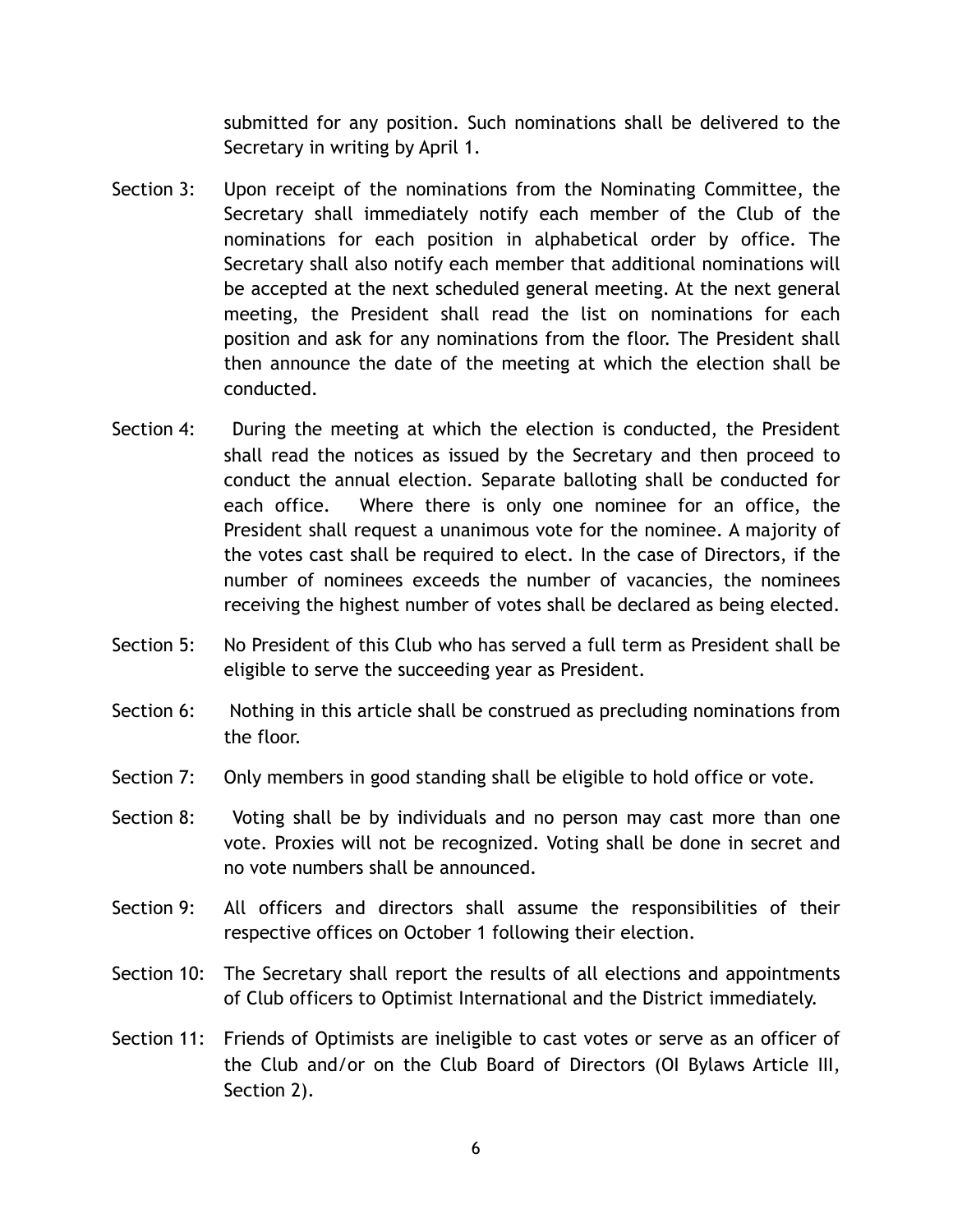#### ARTICLE IX - MEETINGS

- Section 1: Regular meetings of the Club shall be held at such time and place as may be determined by the Board of Directors.
- Section 2: Special meetings may be called by the President, or by the Secretary upon receipt of a written request signed by at least five (5) members in good standing. Every member shall be notified in writing at least three days in advance of the special meeting and advised what business will be considered. No other business may be conducted at the meeting.
- Section 3: One-third (1/3) of the members in good standing shall constitute a quorum at any regular, special or annual meeting of the Club.
- Section 4: The current edition of Robert's Rules of Order shall govern all deliberations of this organization and its Board of Directors except as otherwise provided in these bylaws
- Section 5: Program speakers shall provide informational and general interest presentations. No political or sales presentations shall be allowed.

## ARTICLE X - REVENUE

- Section 1: Each applicant for Club membership shall pay a fee of \$50.00. Payment is a prerequisite for admission to membership.
- Section 2: Annual dues shall not exceed \$500.00 per member or as determined by the Board of Directors, Dues are payable quarterly in advance and in equal installments.
- Section 3: The Board of Directors may plan or recommend the raising or accumulations of revenue from sources other than those stated in this article.
- Section 4: All funds, to which the public or members have contributed for the specific purpose of financing charitable, educational or civic activities of the Club, shall be used solely for those purposes and shall be forwarded to the COC Foundation for distribution in accordance with its bylaws.
- Section 5: The fiscal year of the Club shall be from October 1 of each year until September 30 of the following year.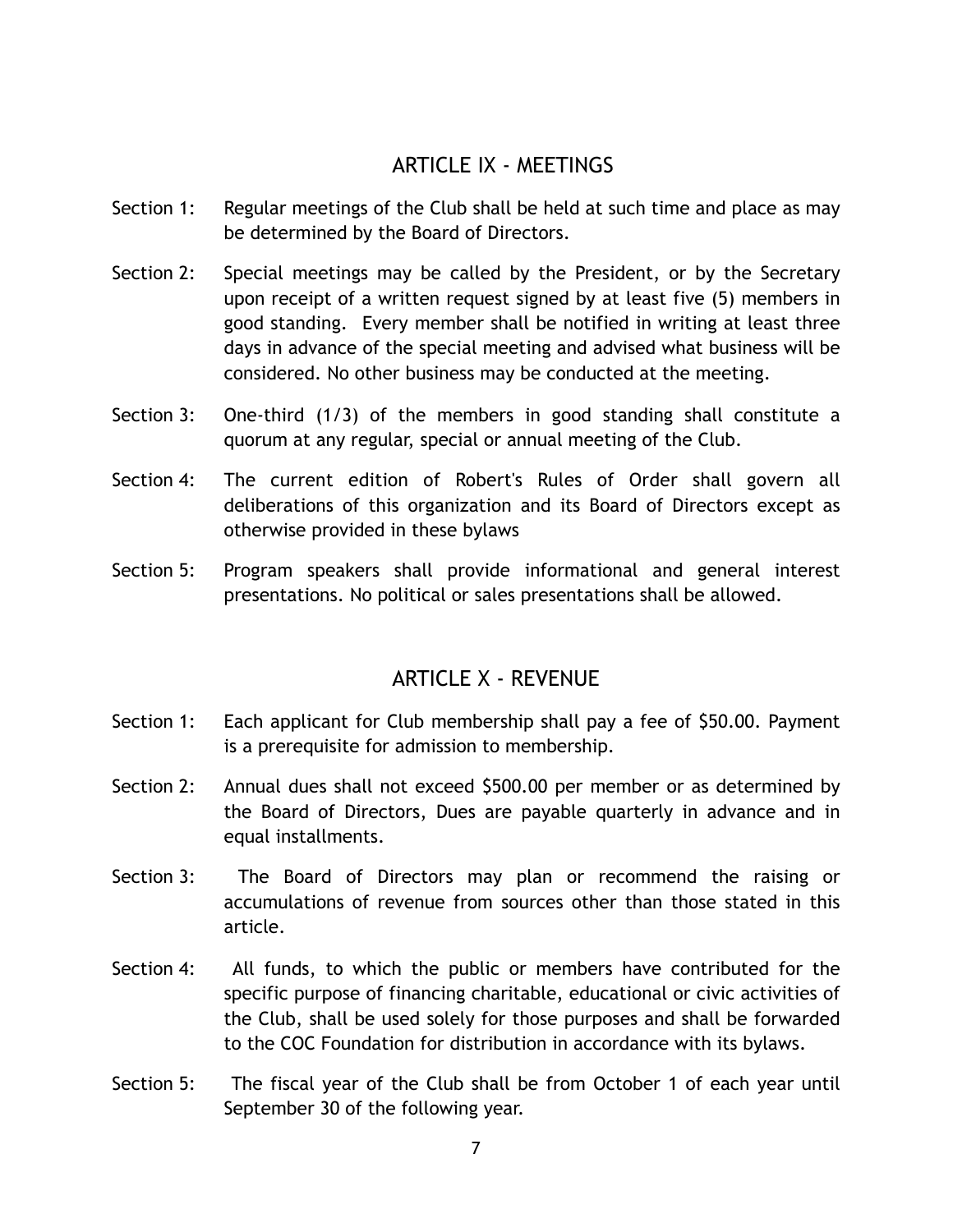- Section 6: The outgoing Board of Directors shall arrange for an annual audit of its finances near the end of its term in office. The Audit Committee shall consist of members not on the Board of Directors. The audit should be successfully completed by the end of the first quarter of the succeeding term.
- Section 7: Special financial audits can be ordered by the Board at any time with a majority vote of the Board.

#### ARTICLE XI – COMMITTEES

- Section 1: The Board of Directors shall determine the number and purpose of all special and standing committees required to achieve the purposes of this Club.
- Section 2: The President shall appoint the Program Committee Chairman for all special programs. The appointments shall be made and announced not later than November 1 following his or her election. The Secretary shall notify the membership in writing and include an invitation for any interested member to volunteer for a program committee

## ARTICLE XII - MISCELLANEOUS

- Section 1: A member or individual may act as an agent of an Optimist Club only upon prior written approval granting such agency by the Club's Board of Directors.
- Section 2: In recognition of the benefits and services available to this Club and its members through its affiliation with Optimist International, this Club shall exercise its rights and privileges of participation in the government and activities of Optimist International. This Club shall provide for its proper representation at all meeting and conventions of Optimist International and the District. It shall provide for such representation when preparing the annual budget.
- Section 3: While attending any project, meeting, social event, or other gathering that is conducted for the benefit of the youth in attendance, adults are expected to refrain from consumption of alcoholic beverages, tobacco, e-cigarettes, and marijuana products during any portion of the event.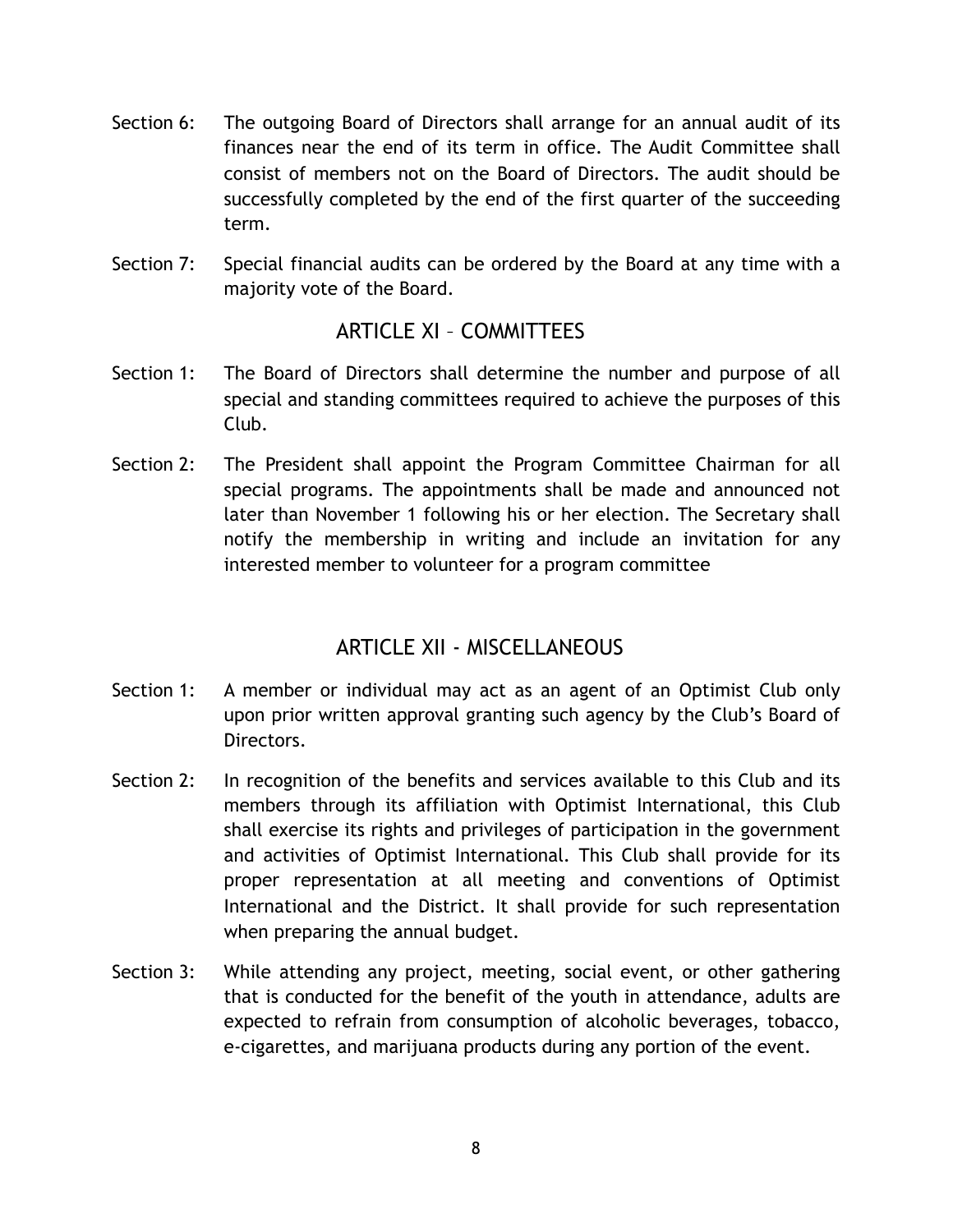- Section 4: Any person elected to membership in this Club shall be deemed to have accepted these bylaws and the Bylaws of Optimist International, and shall be bound by them in all respects as if he or she had been a member at the time of their adoption.
- Section 5: The Board of Directors shall provide for the prompt payment of all dues and other obligations to Optimist International and to the District, and shall require the prompt completion and submission of all reports required by Optimist International and the District.
- Section 6: If the Club carries any form of club liability insurance, it must add Optimist International as an additional insured to the policy. Should the Club not name Optimist International as an additional insured, the Club shall hold Optimist International harmless from any liability and the Club shall reimburse Optimist International for any and all reasonable attorney fees, court costs, and losses sustained by Optimist International.
- Section 7: These bylaws shall be reviewed annually by July 31. Changes must be approved by the Board of Directors and the General Membership and submitted to Optimist International in accordance with Article XIV.
- Section 8: The Optimist Club of Cerritos and Optimist International, Inc., hereinafter referred to in combination as the Organization, shall indemnify any person who was or is a party or is threatened to be made a party to any threatened, pending or completed action, suit or proceeding, whether civil, criminal, administrative or investigative, other than an action by or in the right of the Organization, by reason of the fact that they served:

(1) As a director, officer, employee or agent of the Organization; or

(2) at the request of the Board of Directors or officers of the Organization as a director, officer, employee or agent of this Organization or any other Organization, partnership, joint venture, trust or other enterprise, against all expenses, including attorneys' fees, judgments, fines and amounts paid in settlement actually and reasonably incurred in connection with such action, suit or proceeding if they acted in good faith and in a manner reasonably believed to be in or not opposed to the best interests of the Organization, and/or had no reasonable cause to believe the conduct was unlawful. The manner in which any action, suit or proceedings is disposed shall not create a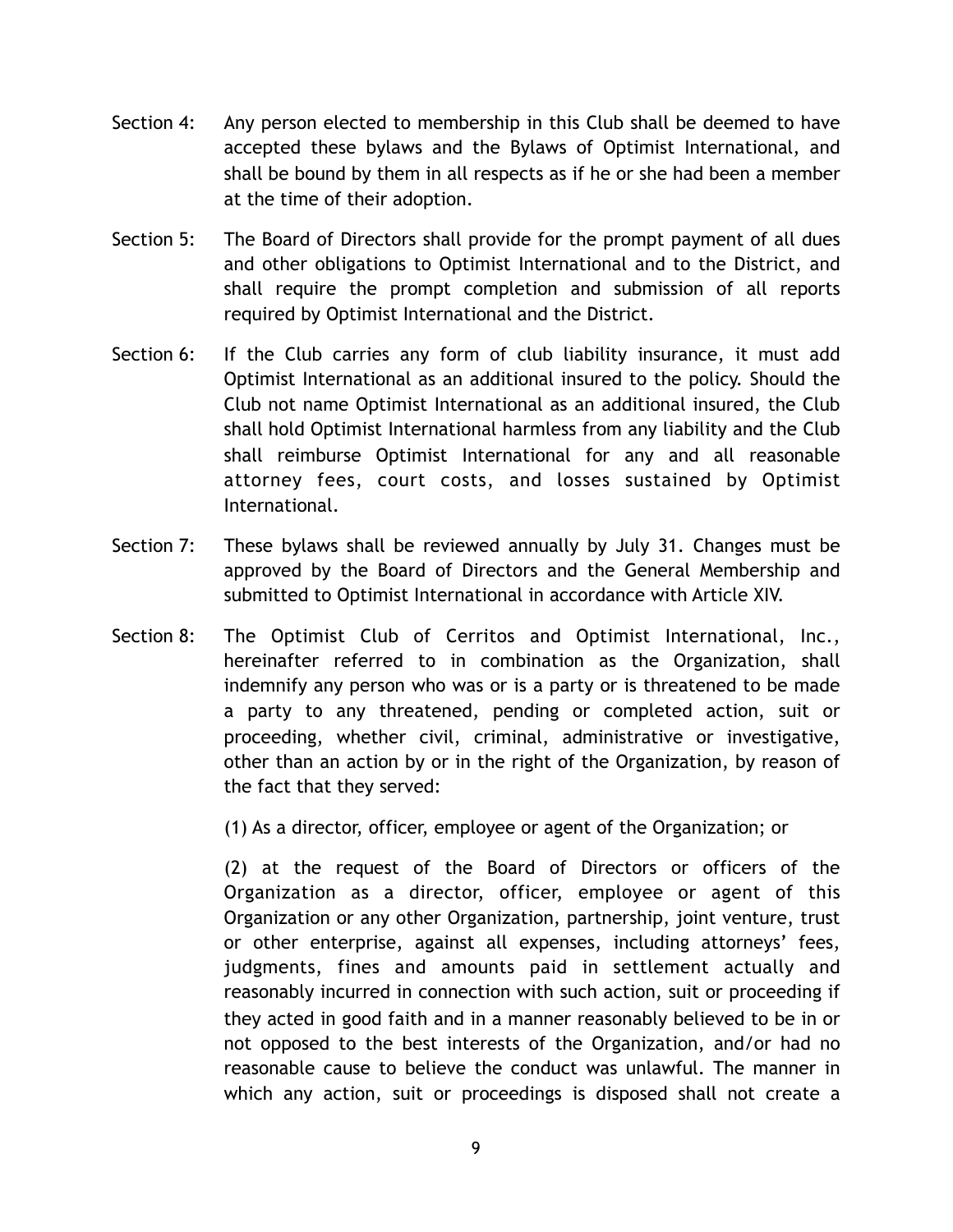presumption that the person did not act in good faith and in a manner reasonably believed to be in or not opposed to the best interests of the Organization, and with respect to any criminal action or proceeding, had reasonable cause to believe that the conduct was unlawful.

(3) A member or individual may act as an agent of the Optimist Club of Cerritos only upon prior approval granting such agency by the Club's Board of Directors.

- Section 9. Any indemnification, unless ordered by a court, shall be made by the Organization only as authorized in the specific case upon a determination that indemnification of the person is proper in the circumstances because the applicable standard of conduct set forth in this Article has been met. The determination shall be made by the Board of Directors by a majority vote of a quorum consisting of directors who were not parties to the action, suit or proceeding, or if such a quorum is not obtainable, then by independent legal counsel in a written opinion. Indemnification in respect of any amount to be paid in settlement of any action, suit or proceeding shall be first approved by the directors. Notwithstanding, there shall be no indemnification for conduct that was finally adjudged by a court of competent jurisdiction to have been knowingly fraudulent, deliberately dishonest or willful misconduct.
- Section 10. Expenses incurred in defending a civil or criminal action, suit or proceeding may be paid by the Organization in advance of the final disposition of the action, suit or proceeding as authorized by the Board of Directors in the specific case.
- Section 11. The right of any person to indemnification as provided herein shall not be exclusive of any other rights to which they may be lawfully entitled, including indemnification in accordance with SECTION 355.476 RSMo. of the Missouri General Organization Act, or any corresponding Act of the State of California and any amendments thereto. The Organization may purchase and maintain insurance on behalf of any covered person, as stated above, to fund this indemnification.

#### ARTICLE XIII - NOT-FOR-PROFIT ORGANIZATION

*Initial here to adopt* (U.S. Clubs only) This Club is organized and shall operate as a not-for-profit organization and shall be incorporated within the state/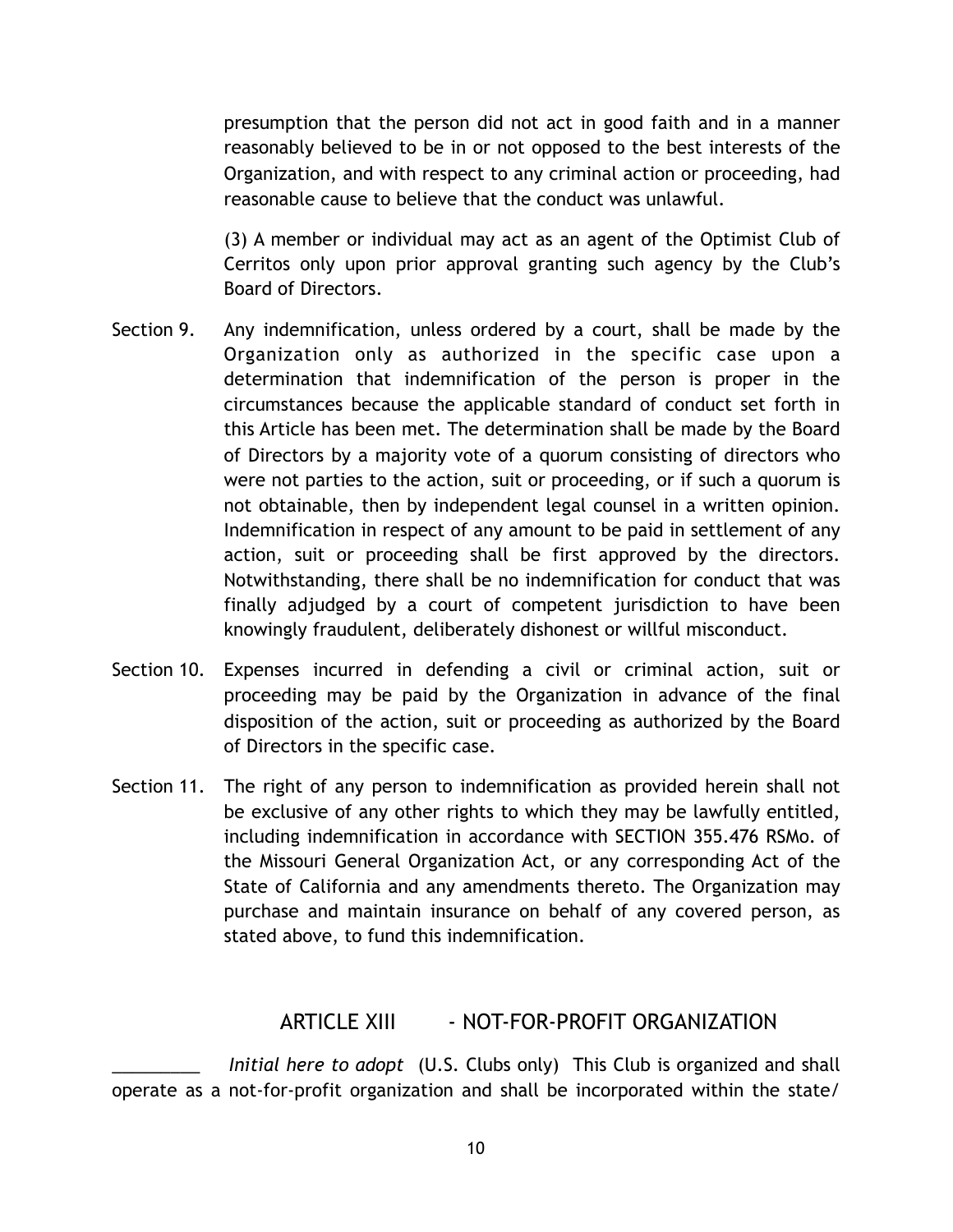provincial/ national statutes as such. The Club is organized to operate exclusively for charitable and educational purposes set forth in Section  $501(c)(4)$  of the Internal Revenue Code of 1986, as now in effect on or as may be amended (the "Code"), including, but not limited to, developing Optimism as a philosophy of life, utilizing the tenets of the Optimist Creed; to promote an active interest in good government and civic affairs; to inspire respect for the law; to promote patriotism and work for international accord and friendship among all people; to aid and encourage the development of youth, in the belief that the giving of one's self in service to others will advance the wellbeing of humankind, community life and the world.

#### ARTICLE XIV- AMENDMENTS

- Section 1: Any amendment to these bylaws must be in conformity with the Bylaws of Optimist International, shall be adopted by a two-thirds (2/3) vote of the members present at any meeting, provided that written notice of the proposed amendments and date of such meeting shall have been given the members at least two (2) weeks prior thereto.
- Section 2: All amendments to these bylaws must be submitted to Optimist International for approval.

## ARTICLE XV – DISSOLUTION

Initial here to adopt (US Clubs only) After delinquent dues are paid to Optimist International, Clubs with any remaining assets are encouraged to contribute them to optimist International, the Optimist International Foundation, the Canadian Children's Optimist Foundation, another Optimist Club, or another not-for-profit organization. If no disposition of the Club assets is completed within 120 days after the dissolution, the assets of the Club shall be distributed to Optimist International or the Optimist International Foundation.

Name of Club: The Cerritos Optimist Club, 15203